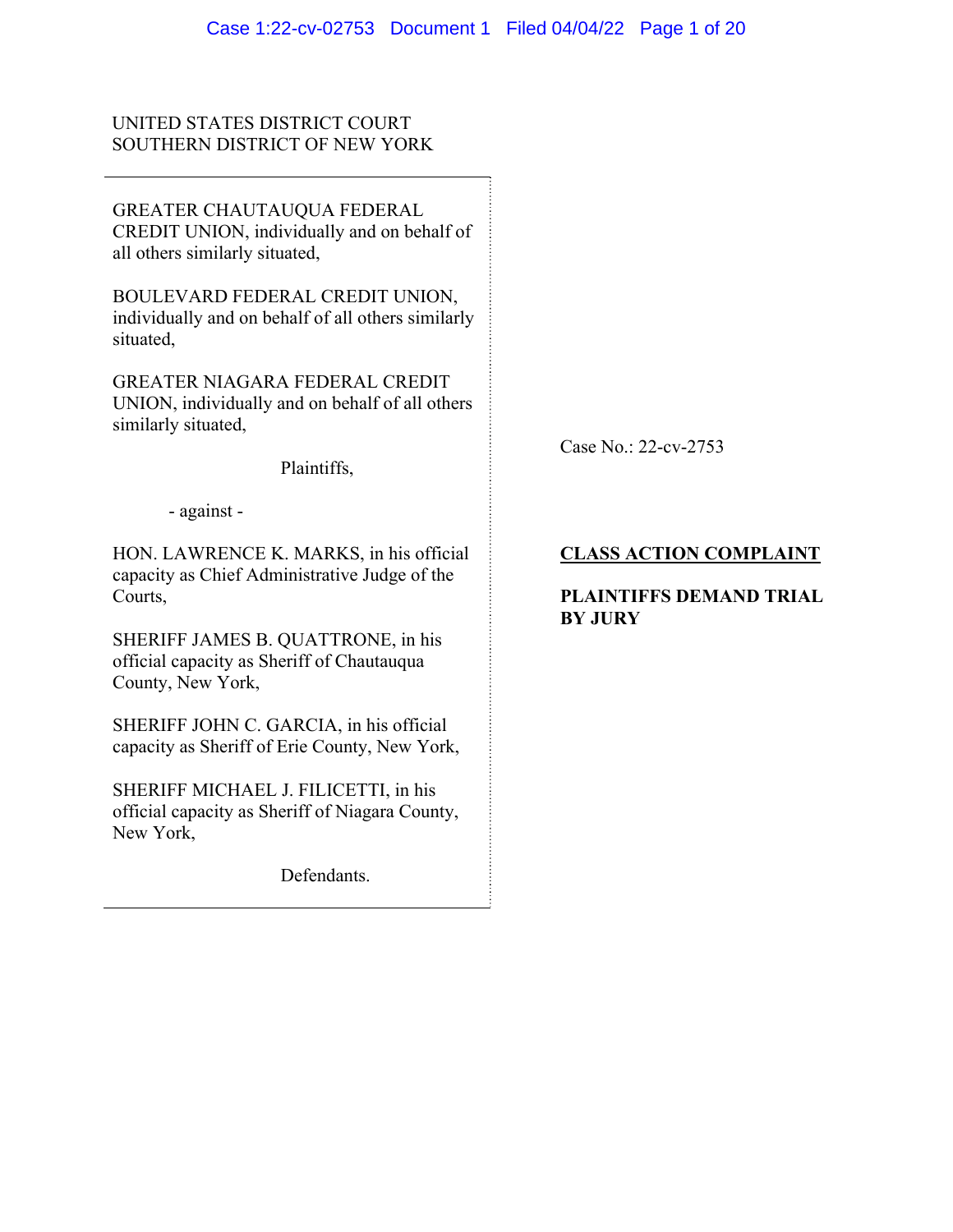#### Case 1:22-cv-02753 Document 1 Filed 04/04/22 Page 2 of 20

Plaintiffs Greater Chautauqua Federal Credit Union, Boulevard Federal Credit Union, and Greater Niagara Federal Credit Union, by and through their undersigned counsel, Venable LLP, as and for their Class Action Complaint against Defendants Hon. Lawrence K. Marks, Sheriff James B. Quattrone (Chautauqua County Sheriff's Office), Sheriff John C. Garcia (Erie County Sheriff's Office), and Sheriff Michael J. Filicetti (Niagara County Sheriff's Office), allege as follows:

## **PRELIMINARY STATEMENT**

1. Since 1981, New York State Civil Practice Law and Rules ("CPLR") 5004 has provided that post-judgment debts accrue interest at a rate of nine percent per annum. This rate applied to all post-judgment debts regardless of whether they were consumer debts or were other debts.

2. The purpose of post-judgment interest is to compensate the holder of the judgment for the delay and expense in obtaining payment and to encourage prompt payment by the judgment debtor. The animating principle is that one who a court has adjudged to owe money to another should not profit by delaying payment. Conversely, one who a court has adjudged to be owed money by another should not be forced to bear the burden and cost of delay in payment upon that judgment, as inflation and expenses whittle away at what is rightfully owed.

3. In June 2021, the New York State Legislature passed S.B. 5724A, 244th Leg. Sess., c. 831 (N.Y. 2021) (hereafter, the "Amendment" or "S.5724A"), which the Governor signed into law on December 31, 2021, creating an effective date of April 30, 2022. The Amendment lowers the statutory rate of interest accrued by judgments arising from consumer debt from nine percent to two percent per annum.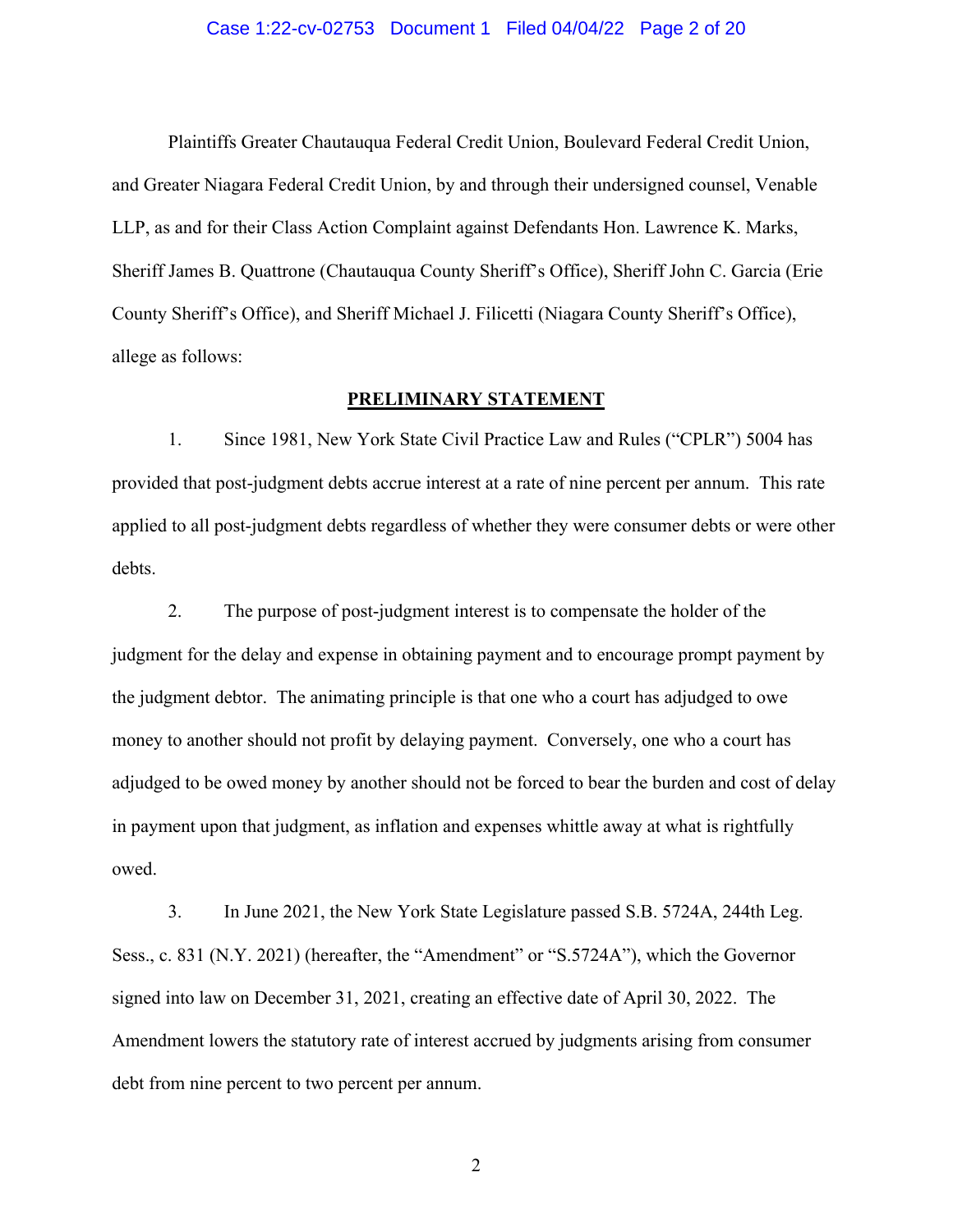### Case 1:22-cv-02753 Document 1 Filed 04/04/22 Page 3 of 20

4. The Amendment changes the statutory interest both on a go-forward basis and retroactively to the date of the original entry of judgment. In other words, the Amendment dictates that the interest on any outstanding consumer judgments that has been accruing interest at a rate of nine percent per annum must be recalculated using the new rate of two percent per annum. Additionally, judgment creditors, like Plaintiffs, at their own expense, must file amended executions with the sheriff, or other enforcement officer, containing the recalculated interest amount within 60 days of April 30, 2022 (*i.e.*, by June 29, 2022).

5. Despite the Amendment's mandate for swift action by judgment creditors, implementing sheriffs, and court officials, the Amendment provides virtually no guidance on how to apply a retroactive recalculation or on the consequences of a failure to issue an amended execution. Indeed, even throughout the legislative process, there was widespread confusion among not only judgment creditors and their representatives regarding the proper method of applying the retroactive recalculation, but also among the Amendment's supporters. As a result of this deficient and vague language, judgment creditors and sheriffs across the State face substantial uncertainty as to how to comply.

6. Regardless of the specific procedures required, the retroactive recalculation, which must be performed from the date of the original entry of judgment, will, when applied to all outstanding judgments related to consumer debt in New York State, eradicate millions of dollars from the balance of judgments lawfully due and owing to judgment creditors. This loss will have devastating effects on businesses of all sizes, nonprofit credit unions, and individual creditors.

7. Plaintiffs are holders of consumer judgments, some of which are over 15 years old. The sum total of the outstanding judgments against consumers held by Plaintiffs, which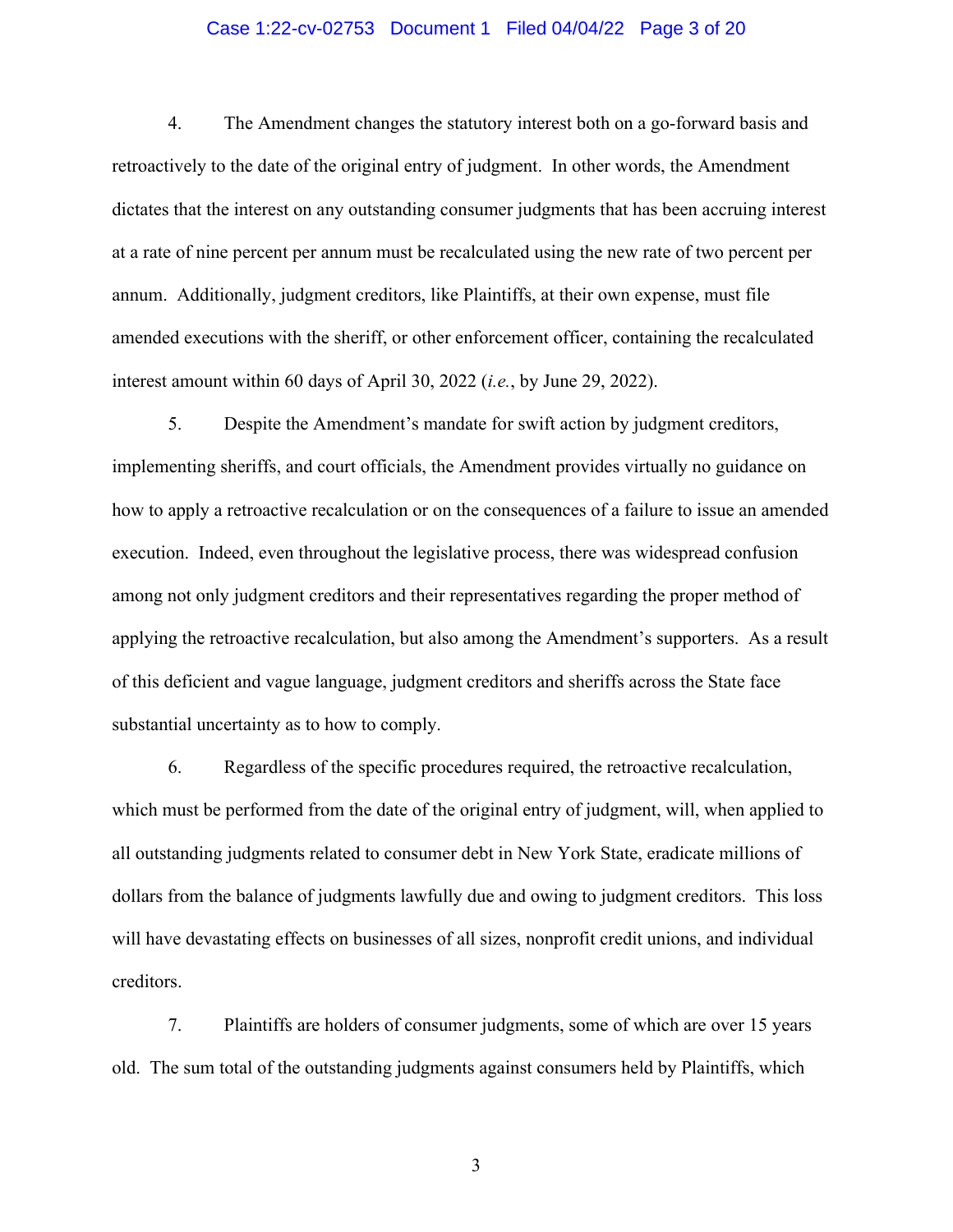#### Case 1:22-cv-02753 Document 1 Filed 04/04/22 Page 4 of 20

includes both the original judgment amount and post-judgment interest totals over \$3,800,000 and the accrued interest totals nearly \$1,000,000.

8. Plaintiffs have vested property rights in the interest that has been accruing on their judgments at the set statutory rate of nine percent per annum. This right has been recognized by the United States Supreme Court and New York law for more than a century.

9. Plaintiffs have relied on the nine-percent annual interest rate that has been accruing on their judgments both to offset the cost of obtaining judgments and also to buffer the risk of lending money in the first place. Plaintiffs reasonably expected that the statutory ninepercent interest rate would be added to their judgments until they were paid in full and further expected that eventually, upon payment, the interest would be available for Plaintiffs' use.

10. With the Amendment, New York State intends to affirmatively take Plaintiffs' property by invalidating the interest belonging to Plaintiffs. This taking is for public use, namely, to alleviate consumer debt. Plaintiffs will not receive any compensation for the property they will lose.

11. Plaintiffs therefore bring this action under the Takings Clause of the Fifth Amendment, the Due Process Clause of the Fourteenth Amendment to the United States Constitution, and 42 U.S.C. § 1983. Defendants' acts, orders, policies, practices, customs, and processes to implement the Amendment will deprive Plaintiffs of their property without just compensation or due process. In bringing these claims, Plaintiffs seek to represent a class of similarly situated New York judgment holders consisting of all holders of unsatisfied judgments based on consumer debt, as defined in the Amendment, and entered in New York State courts prior to April 30, 2022.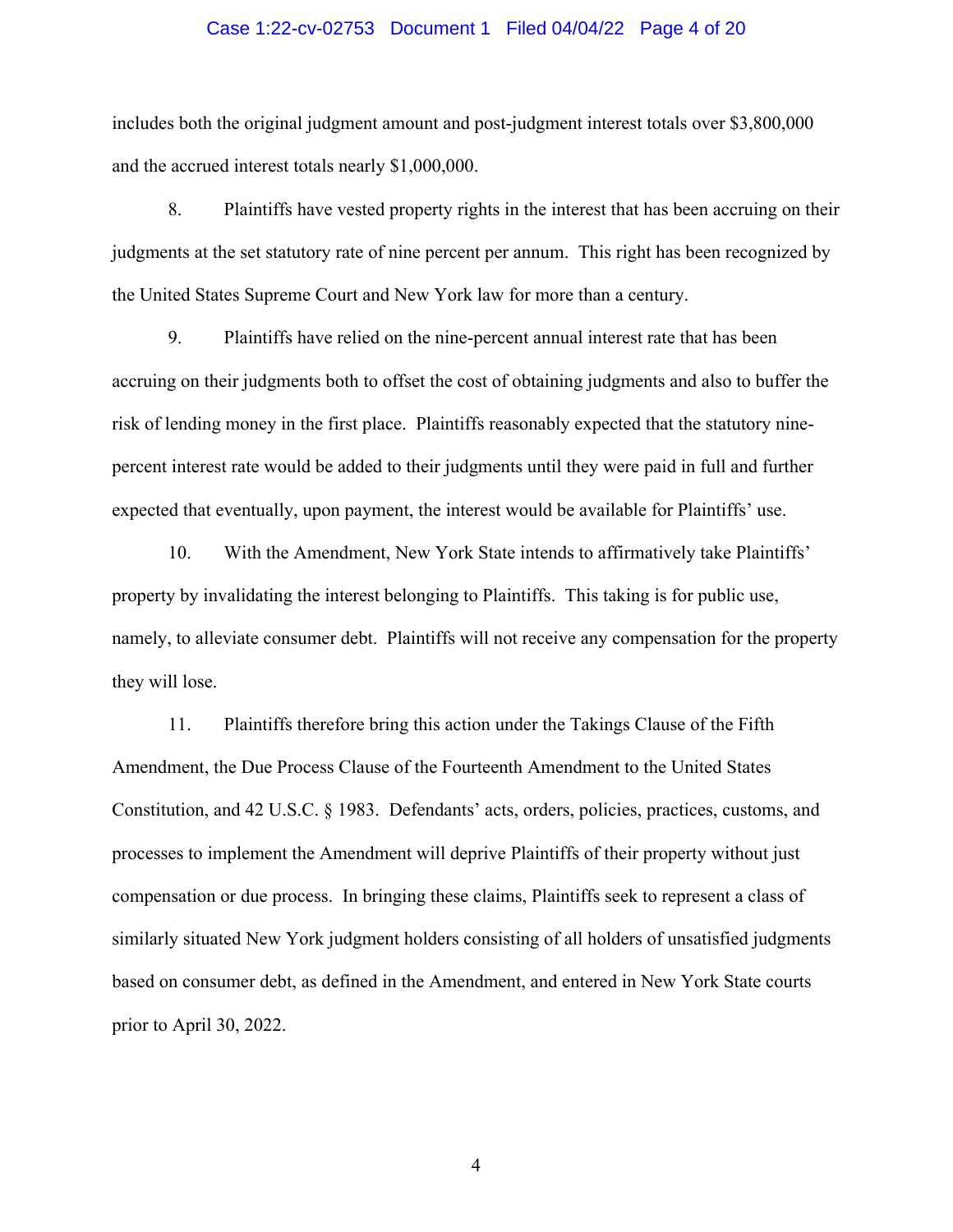#### Case 1:22-cv-02753 Document 1 Filed 04/04/22 Page 5 of 20

12. Contemporaneously with this Complaint, Plaintiffs are requesting a show cause order and preliminary injunction to enjoin the effective date of the Amendment and prevent the irreparable harm that it will inflict on Plaintiffs and all others similarly situated whose property will be confiscated by implementation of the Amendment.

## **JURISDICTION AND VENUE**

13. This Court has subject matter jurisdiction over this action pursuant to 28 U.S.C. § 1331 because this action arises under the Constitution and laws of the United States.

14. This Court has personal jurisdiction over Defendants because all Defendants are sued in their official capacities, roles that they perform for and in the State of New York.

15. "For the purposes of venue in an action under 42 U.S.C. § 1983, defendants who are sued in their official capacity 'reside' where they perform their official duties." *Amaker v. Haponik*, 198 F.R.D. 386, 391 (S.D.N.Y. 2000); *see also* 28 U.S.C. § 1391(b)(1) ("A civil action may be brought in . . . a judicial district in which any defendant resides, if all defendants are residents of the State in which the district is located . . . ."). Venue therefore is proper in the Southern District of New York because all Defendants "reside" in the State of New York and Chief Administrative Judge Marks maintains his office at the Office of Court Administration, 25 Beaver Street, New York, NY, 10004. The Office of Court Administration is the loci from which the policies and procedures implementing the Amendment will be issued.

#### **THE PARTIES**

#### *Class Plaintiffs*

16. Plaintiff Greater Chautauqua Federal Credit Union ("GCFCU") is a credit union (a nonprofit financial cooperative) with approximately 9,600 members and 32 employees, located in Falconer, New York in Chautauqua County. As of February 28, 2022, Plaintiff GCFCU has approximately 230 outstanding judgments and is owed approximately \$1,300,000,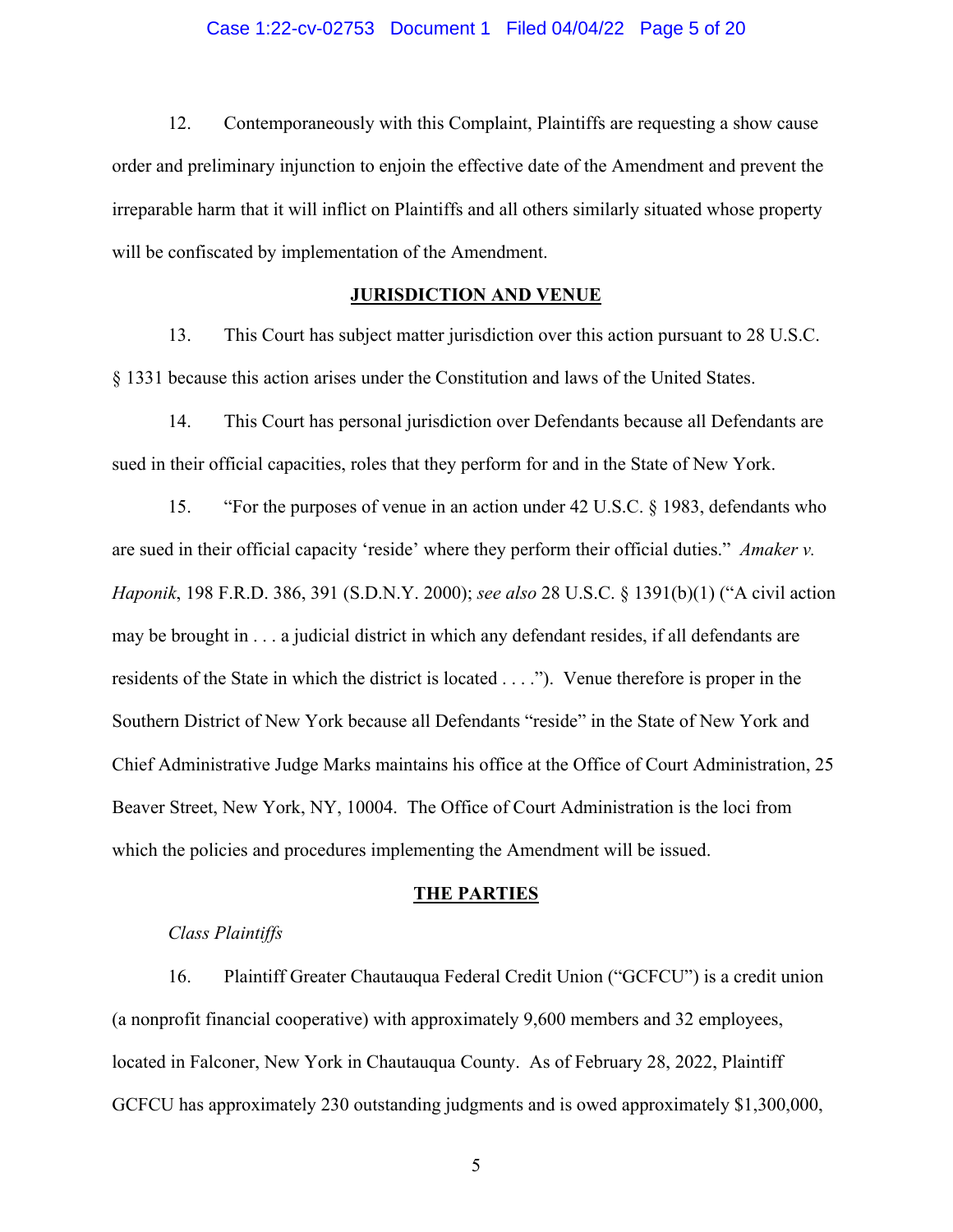#### Case 1:22-cv-02753 Document 1 Filed 04/04/22 Page 6 of 20

which includes at least \$125,000 in post-judgment interest. Some of the outstanding judgments were entered over 17 years ago.

17. Plaintiff Boulevard Federal Credit Union ("BFCU") is a credit union (a nonprofit financial cooperative) with approximately 3,800 members and 11 employees, located in Amherst, New York in Erie County. As of February 28, 2022, Plaintiff BFCU has approximately 115 outstanding judgments and is owed approximately \$1,500,000, which includes at least \$245,000 in post-judgment interest. Some of the outstanding judgments were entered over 18 years ago.

18. Plaintiff Greater Niagara Federal Credit Union ("GNFCU") is a credit union (a nonprofit financial cooperative) with approximately 8,000 members, and 14 employees, located in Niagara Falls, New York in Niagara County. As of February 28, 2022, Plaintiff GNFCU has over 100 outstanding judgments and is owed over \$1,000,000, which includes at least \$195,000 in post-judgment interest. Some of the outstanding judgments were entered over 15 years ago.

#### *Defendants*

19. Defendant the Honorable Lawrence K. Marks is Chief Administrative Judge for the New York State Unified Court System. As Chief Administrative Judge, he is an officer for the State of New York. As part of his official duties, Judge Marks ensures and promulgates policies and management procedures to enforcement agents and clerks throughout the State of New York, including policies and procedures concerning the entering and execution of judgments.

20. Defendant James B. Quattrone is the Sheriff of Chautauqua County, New York. As Sheriff, he is a government official. As part of his official duties, Defendant Quattrone ensures that judgment executions are served on debtors, that the interest on judgments is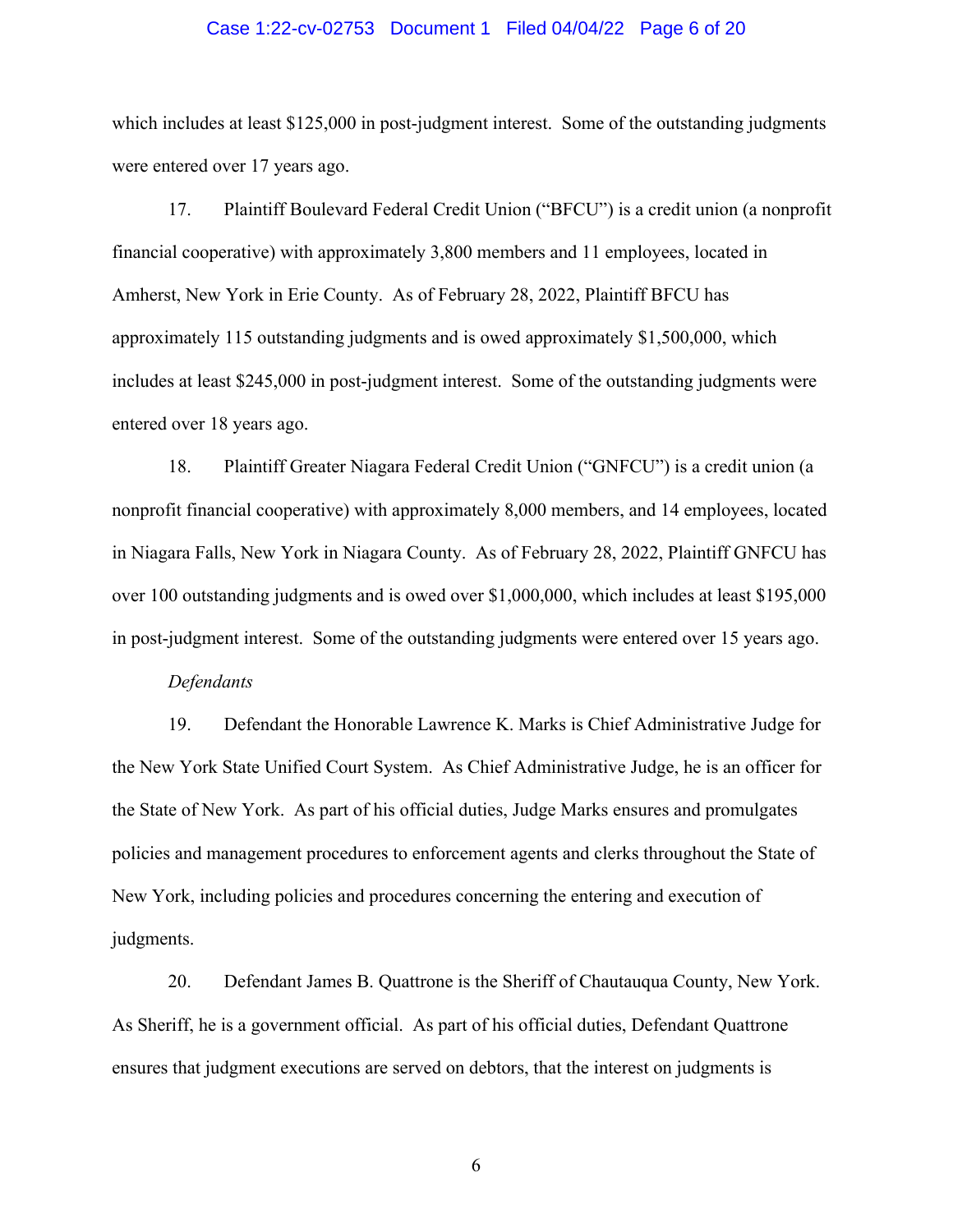#### Case 1:22-cv-02753 Document 1 Filed 04/04/22 Page 7 of 20

calculated in accordance with the legal rate, that payments are applied to outstanding balances, and that payments are remitted to judgment creditors.

21. Defendant John C. Garcia is Sheriff of Erie County, New York. As Sheriff, he is a government official. As part of his official duties, Defendant Garcia ensures that judgment executions are served on debtors, that the interest on judgments is calculated in accordance with the legal rate, that payments are applied to outstanding balances, and that payments are remitted to judgment creditors.

22. Defendant Michael J. Filicetti is Sheriff of Niagara County, New York. As Sheriff, he is a government official. As part of his official duties, Defendant Filicetti ensures that judgment executions are served on debtors, that the interest on judgments is calculated in accordance with the legal rate, that payments are applied to outstanding balances, and that payments are remitted to judgment creditors.

## **FACTUAL ALLEGATIONS**

#### **A. Post-Judgment Interest**

23. Since the 1800s, New York law has recognized the right of a judgment holder to receive interest on the unpaid portion of the judgment. The law also recognizes that the judgment holder has a vested right in the interest that has accrued on judgment debts.

24. Under New York law, "[e]very money judgment shall bear interest from the date of its entry. Every order directing the payment of money which has been docketed as a judgment shall bear interest from the date of such docketing." CPLR 5003.

25. Prior to 1981, the statutory interest on unpaid judgments was, at various times, either six percent per annum or "the legal rate," which, in 1969, for example, was 7.5 percent per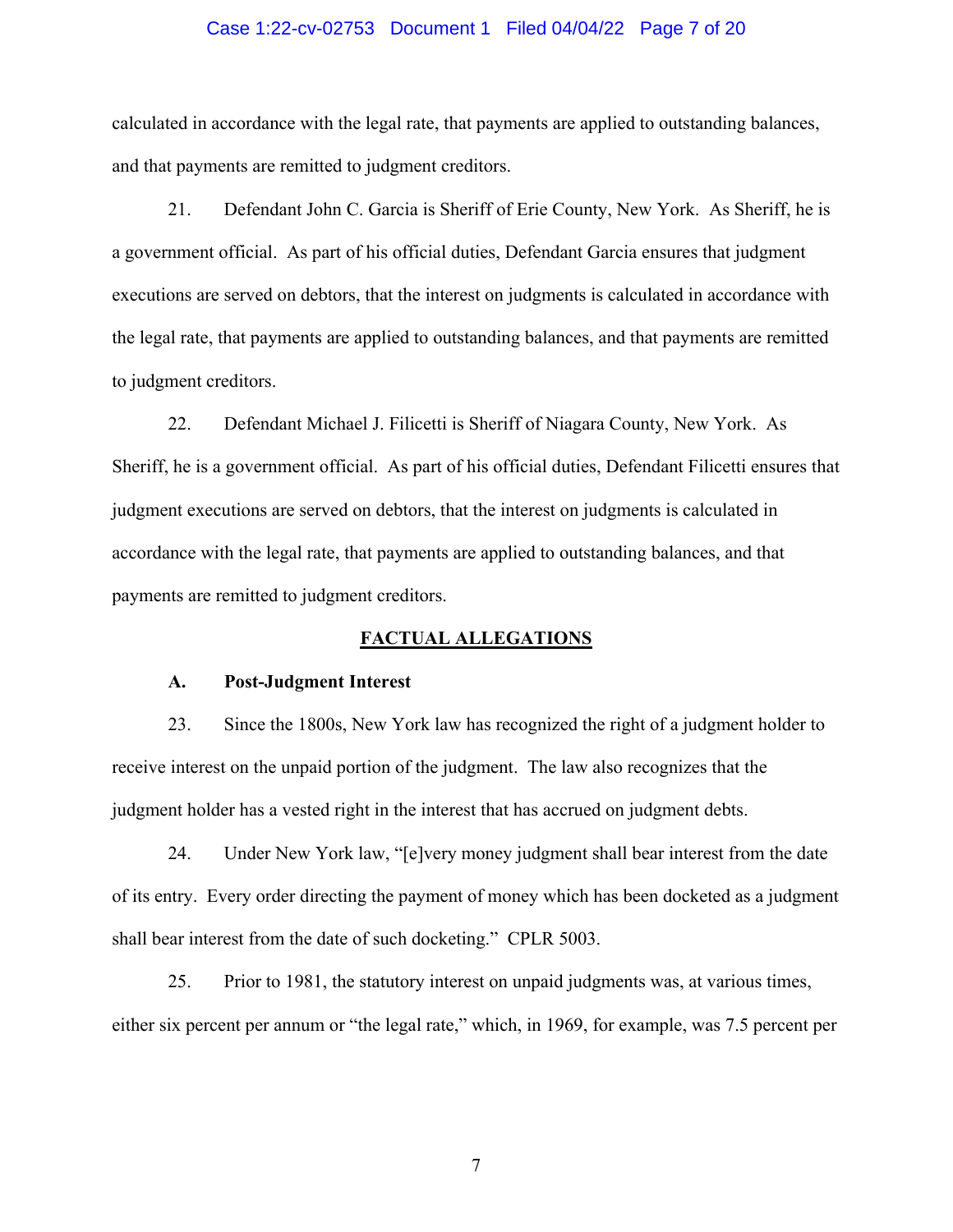#### Case 1:22-cv-02753 Document 1 Filed 04/04/22 Page 8 of 20

annum. *See Jamaica Sav. Bank v. Giacomantonio*, 59 Misc. 2d 704, 705, 300 N.Y.S.2d 218, 219 (Sup. Ct. 1969).

26. In 1981, the New York State Legislature amended CPLR 5004 to increase the rate of interest that accrues on unpaid judgments to nine percent per annum. Thus, from 1981 through April 29, 2022, "[i]nterest shall be at the rate of nine per centum per annum, except where otherwise provided by statute." CPLR 5004.

27. The interest that accrues on judgments serves multiple purposes. Creditors, including Plaintiffs, rely on the current post-judgment interest rate of nine percent per annum because the accrued (and accruing) interest incentivizes debtors to repay the outstanding judgment amount before it grows further.

28. Additionally, certain creditors, including Plaintiffs, rely on interest that accrues on judgments to offset the costs of recovering the debts and the cost of inflation when the judgment debts are not paid immediately. If creditors are unable to rely on sufficient interest to offset the cost of recovering judgment debts, the lending industry will be forced to raise interest rates on loans and reduce the number of loans offered to higher-risk borrowers. The result will be that credit will become less available to borrowers.

29. Finally, in reliance on the nine percent per annum rate, some businesses have purchased loans, accounts, and judgments. The purchase price for these obligations directly correlates with the rate of interest that has accrued, and will continue to accrue, if the loans, accounts, or judgments remain unpaid. If that rate is lowered by nearly 80% (*i.e.*, from 9% to 2%) on a retroactive basis, these purchasers unfairly lose a significant portion of their investment.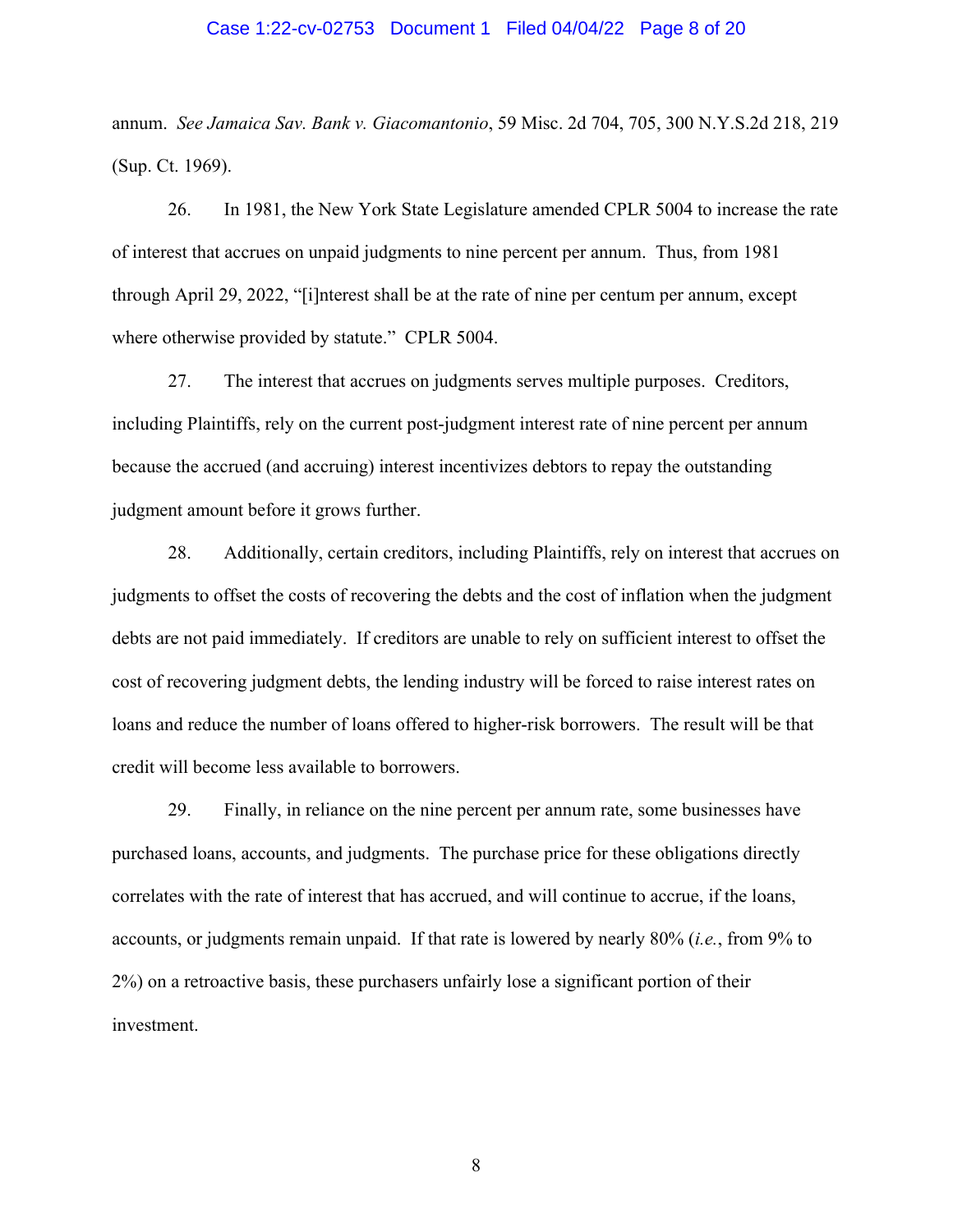#### **B. The Process of Executing Judgments**

30. Once a money judgment is awarded, either on the merits, or via default, the judgment holder prepares a draft of the judgment for the clerk to sign and enter. The fact of entry is recorded in the judgment book. CPLR 9702(1).

31. If the judgment is not immediately satisfied, the attorney for the judgment holder typically issues an execution to the enforcement officers in the State (*i.e.*, the sheriffs or marshals) of one or more counties in the State directing them to satisfy the judgment out of the real or personal property of the judgment debtor. CPLR 5230(b). The clerk of the supreme, county, or family court where the judgment was docketed may also issue the execution. *Id.*

32. The execution specifies the amount due on the judgment. The enforcement officers are charged with enforcing any unpaid judgments against a debtor's property.

33. Importantly, for these purposes, the enforcement officers are charged with calculating the interest that accrues on the unpaid portions of the judgment. The enforcement officers typically calculate this interest amount using a declining balance method. Under this method, interest is periodically recalculated based on the existing principal balance of the debt.

34. The enforcement officers also collect the payments and deliver the payments to the creditors, after subtracting applicable "lawful fees and expenses." CPLR 5231(k).

35. Once a judgment is satisfied, the enforcement officer returns the execution to the creditor as satisfied, the creditor directs that the account be closed, and a satisfaction of judgment is filed.

### **C. The Amendment**

36. On December 31, 2021, Governor Hochul signed into law Senate Bill 5724A. The Amendment goes into effect 120 days from December 31, 2021, which is April 30, 2022.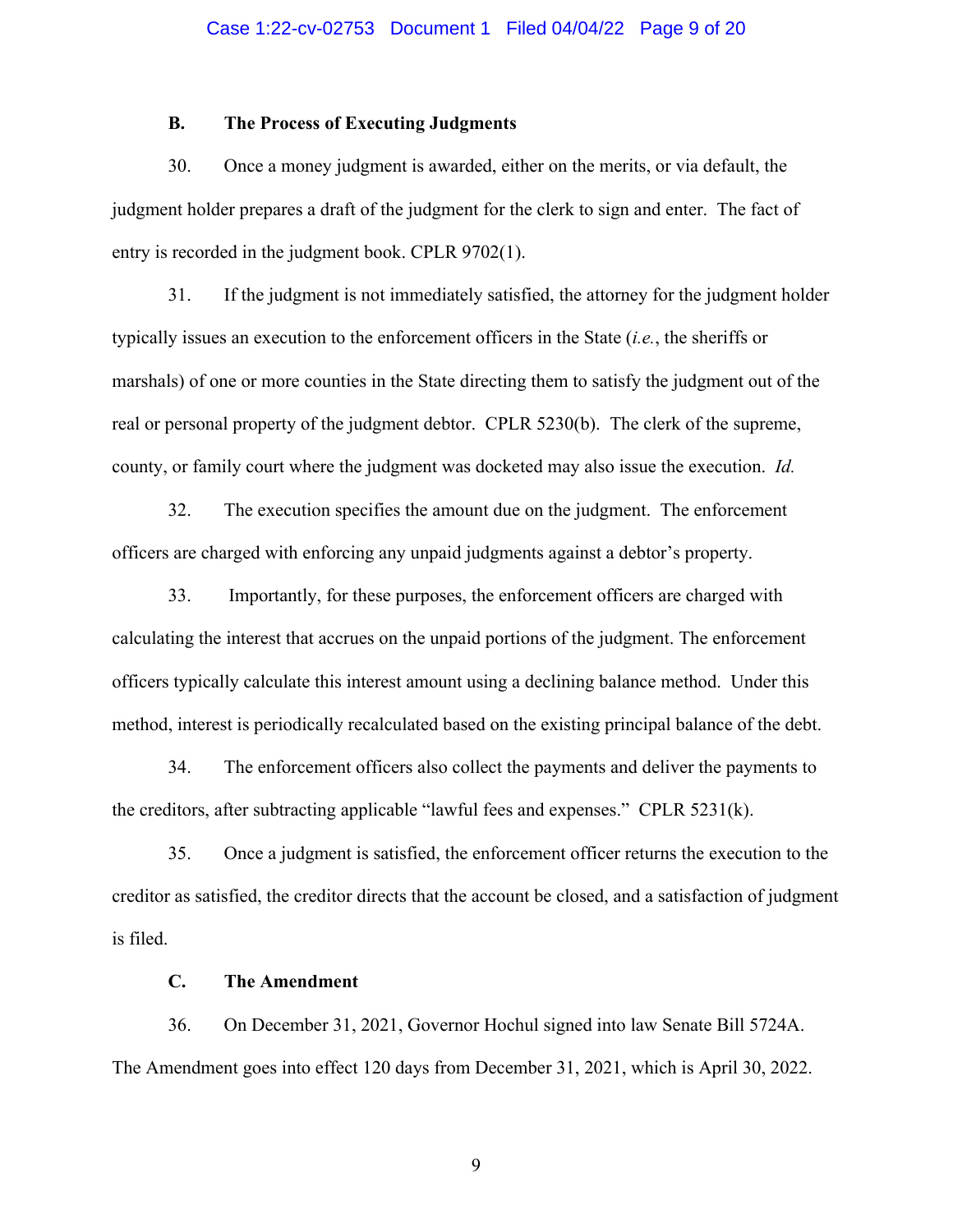#### Case 1:22-cv-02753 Document 1 Filed 04/04/22 Page 10 of 20

37. The Amendment adds a definition of "consumer debt" to CPLR 5004 and lowers the interest rate on judgments arising from consumer debt from nine percent per annum to two percent per annum. "Consumer debt" is defined as "any obligation or alleged obligation of any natural person to pay money arising out of a transaction in which the money, property, insurance or services which are the subject of the transaction are primarily for personal, family or household purposes, whether or not such obligation has been reduced to judgment, including, but not limited to, a consumer credit transaction."  $S.5724A \& 1$ . The Amendment provides no further explanation on the transactions that qualify as those "primarily for personal, family or household purposes."

38. The stated purpose of the Amendment is to provide assistance to debtors by relieving them of their obligation to pay interest at nine percent per annum, purportedly as necessitated by hardships caused by the COVID-19 pandemic. The Amendment has no temporal limitation. It applies not only prospectively (stating that the two percent rate applies to all judgments arising from consumer debt "entered on or after the effective date") but also retroactively (stating that that the two percent rate applies "from the date of the entry of judgment on any part of a judgment entered before the effective date" if the judgment remains unpaid).

39. The Amendment requires that all creditors with judgments entered prior to the effective date file an "amended execution" with the enforcement officers within 60 days of April 30, 2022 (*i.e.*, June 29, 2022). The Amendment provides no guidance as to what constitutes an amended execution. Nor does it state whether an amended execution can be accepted after June 29, 2022.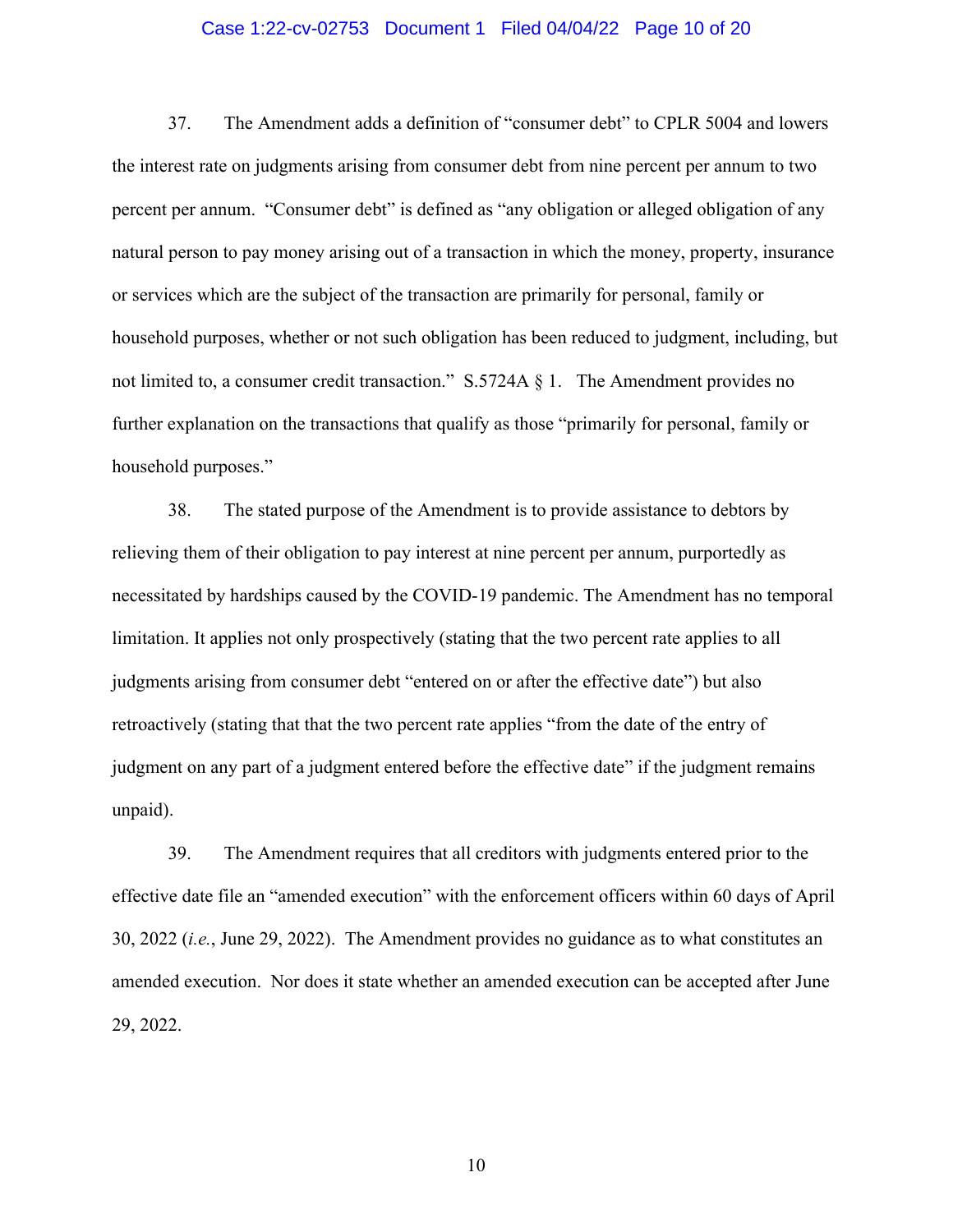### Case 1:22-cv-02753 Document 1 Filed 04/04/22 Page 11 of 20

40. Once the amended execution is delivered to the enforcement officers, they must serve the amended execution on the debtor within 45 days. S.5724A § 5(d). As stated above, the enforcement officers are also responsible for recalculating the accrued interest and balances owed. However, the Amendment provides virtually no guidance to the enforcement officers on how to do the recalculation, thereby likely resulting in confusion with, and inconsistent application of, the Amendment across the State. At the very least, the Amendment will impose a significant administrative burden on the enforcement officers.

41. The Amendment does not require creditors to refund interest that has been collected prior to the effective date. The enforcement officers, however, must refund any money collected (but not yet remitted to the creditor) in excess of the judgment amount after the judgment amount has been recalculated based on the interest rate of two percent. *Id.* § 5(k).

42. As to the Plaintiffs only, the Amendment will affect approximately 450 outstanding judgments with a total estimated amount of approximately \$3,800,000, including the original judgment amount and post-judgment interest. Statewide, these figures are many orders of magnitude greater. The reduction in accrued post-judgment interest will reduce the value of judgments statewide by tens of millions of dollars.

43. In addition to stripping judgment creditors of their property and creating an onerous administrative burden for judgment holders and the enforcement agencies, the Amendment includes a number of provisions that are confusing and ambiguous, making compliance within the Amendment's timelines extremely difficult, at best. For example, the Amendment requires creditors to file amended executions in 60 days, and notes that the clerks "may" also file such executions but does not explain (1) what happens if the creditors do not comply, or (2) under what circumstances the clerks must or should issue amended executions.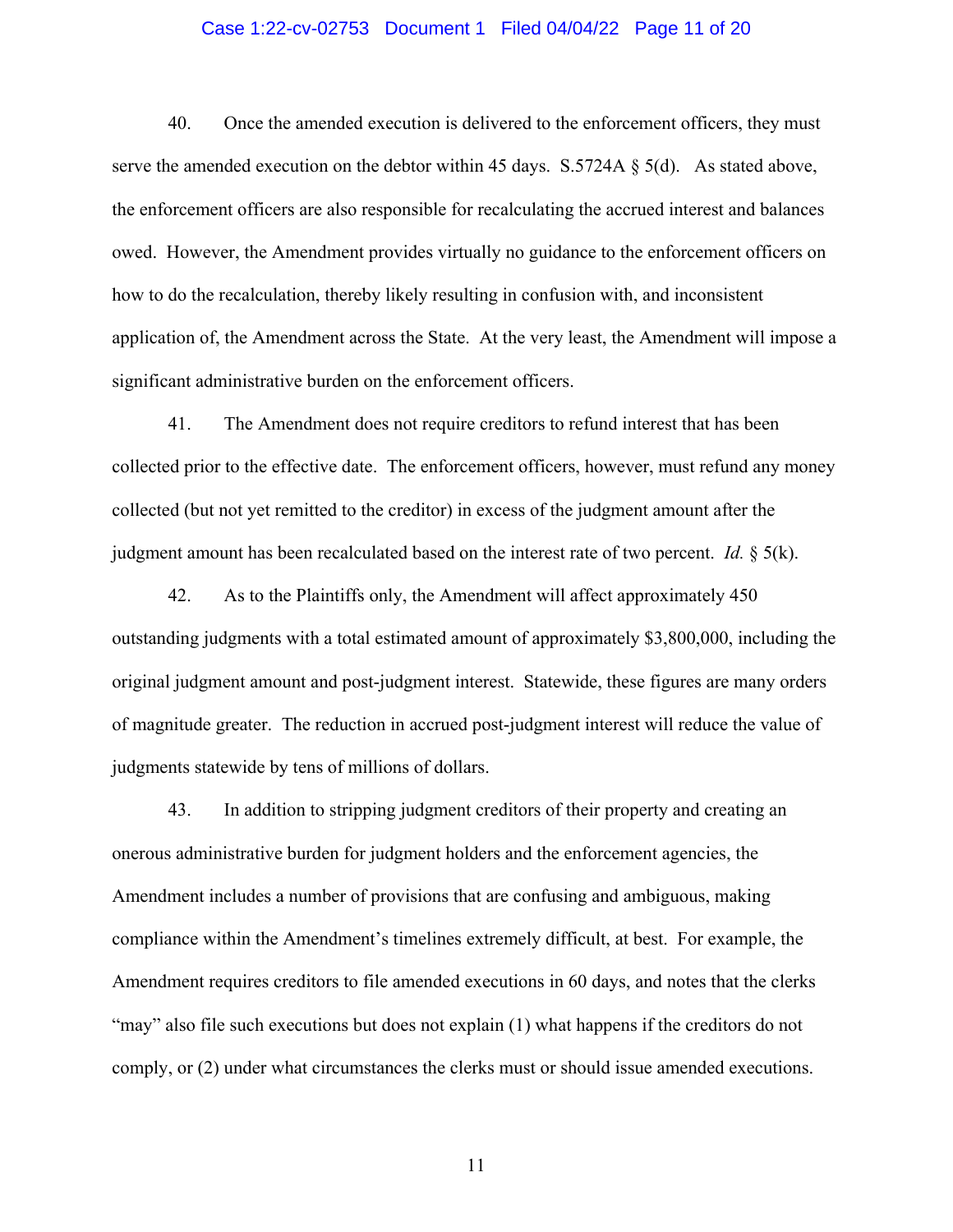### Case 1:22-cv-02753 Document 1 Filed 04/04/22 Page 12 of 20

44. The Amendment also provides no guidance on how the new interest calculations should be performed retroactively. Post-judgment interest is calculated using a declining balance method, meaning that as the principal amount decreases, the interest is recalculated. The Amendment does not explain how to do this calculation "retroactively." Should the interest be recalculated solely based on the amount of time that the judgment has been owed? Or should the calculation take into account when payments were made and recalculate the interest as if, when each payment was made, the interest rate was two percent?

45. Typically, post judgment interest is calculated by multiplying the total outstanding judgment by the interest rate. The resulting number is divided by 365, the result of which represents the interest that accrues per day. This number is then multiplied by the number of days the interest accrued. If a payment is made, reducing the principal, this process is repeated with the new principal.

46. For example, if a judgment for \$1000 has been pending for 10 years and accruing interest at nine percent, and no payments have been made, the total accrued interest is \$900. Retroactively applying a two percent interest rate reduces the accrued interest to \$200.

47. If, however, one payment of \$100 was made on the judgment after six months, the total interest accrued after 10 years would be \$45 for the first six months and \$807.97 for the remaining nine years and six months (based on a new principal of \$945), for a total of \$852.97.

48. Because the Amendment does not explain how to recalculate the interest, it also does not explain how to treat situations where the interest was recalculated based on payments. Taking the second scenario above as an example, should the two percent rate be applied to the period prior to the first payment or only to the period after, during which no payments were made? If the two percent is applied prior to the first payment, the accrued interest is \$10 for the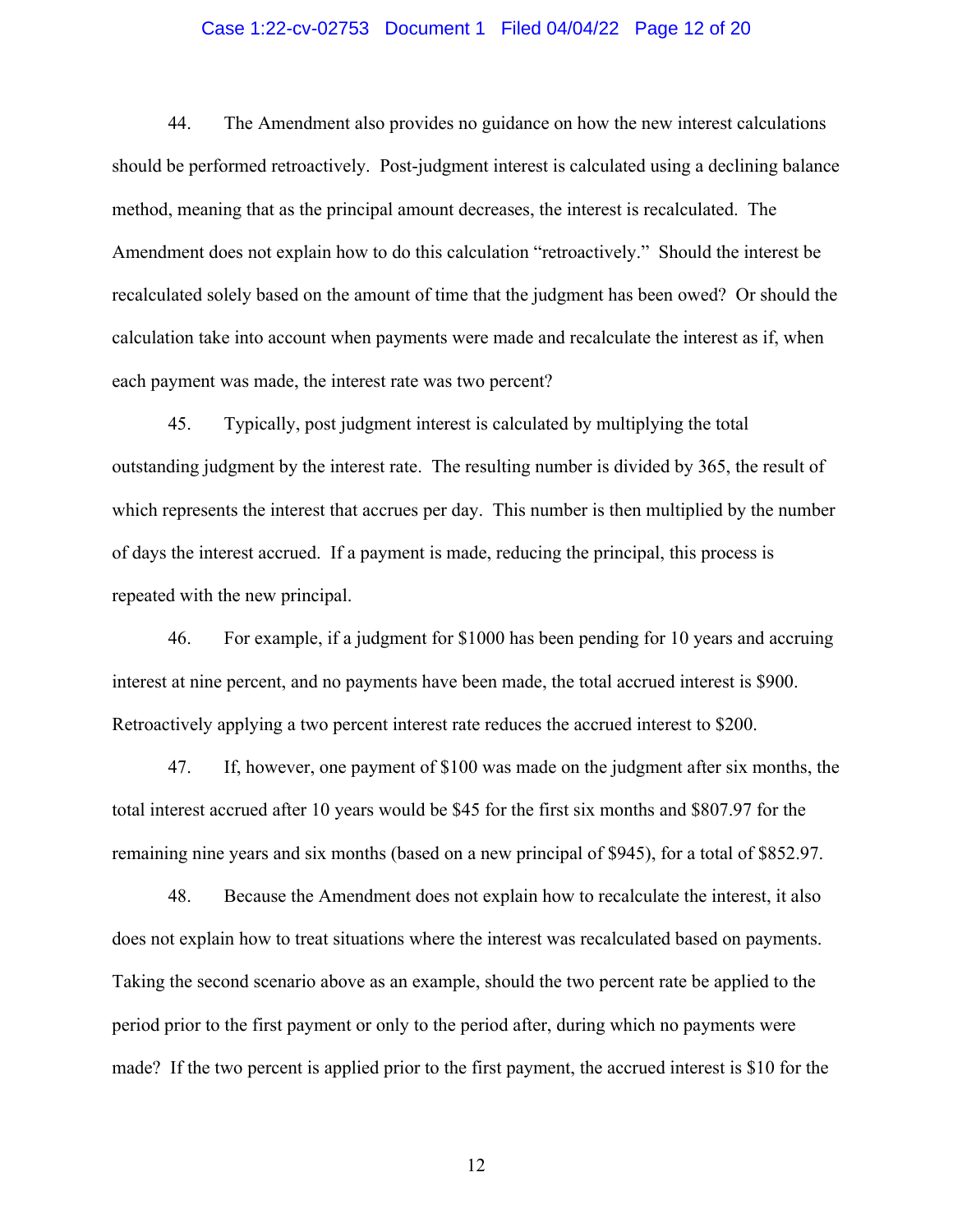#### Case 1:22-cv-02753 Document 1 Filed 04/04/22 Page 13 of 20

first period and \$168.80 for the second period (based on a new principal balance of \$910), for a total of \$172.90. By contrast, if the two percent rate only applies after the first payment, the first six months would still accrue \$45 in interest (at the nine percent rate) and then \$179.55 of interest will accrue on the new principal of \$945 after the payment at the two percent rate, for a total of \$224.55 in accrued interest. As the number of payments increases, the effect of how the interest is recalculated is amplified.

49. In addition to destroying millions of dollars in the vested property rights of judgment creditors, the Amendment will provide a windfall to those judgment debtors who have failed to pay judgments timely, rewarding them for their delay, which in many cases has persisted for years. Debtors who previously settled their obligations and paid accrued nine percent interest as required by law will effectively lose out for their compliance with their lawful obligations.

50. Finally, given the uncertainty in how to recalculate the interest, New York is likely to see a massive influx of consumer complaints and litigation accusing judgment holders of miscalculating the reduction of accrued interest.

#### **CLASS ALLEGATIONS**

51. Should the Amendment go into effect, all holders of unpaid judgments arising from consumer debt, as defined in the Amendment, entered in New York prior to April 30, 2022 will be required to recalculate the accrued interest and will lose the difference between that accrued interest and the recalculated interest.

52. Plaintiffs bring this action on behalf of a class of similarly situated judgment holders, defined as: all holders of unpaid judgments arising from consumer debt, as defined in the Amendment, entered in New York prior to April 30, 2022.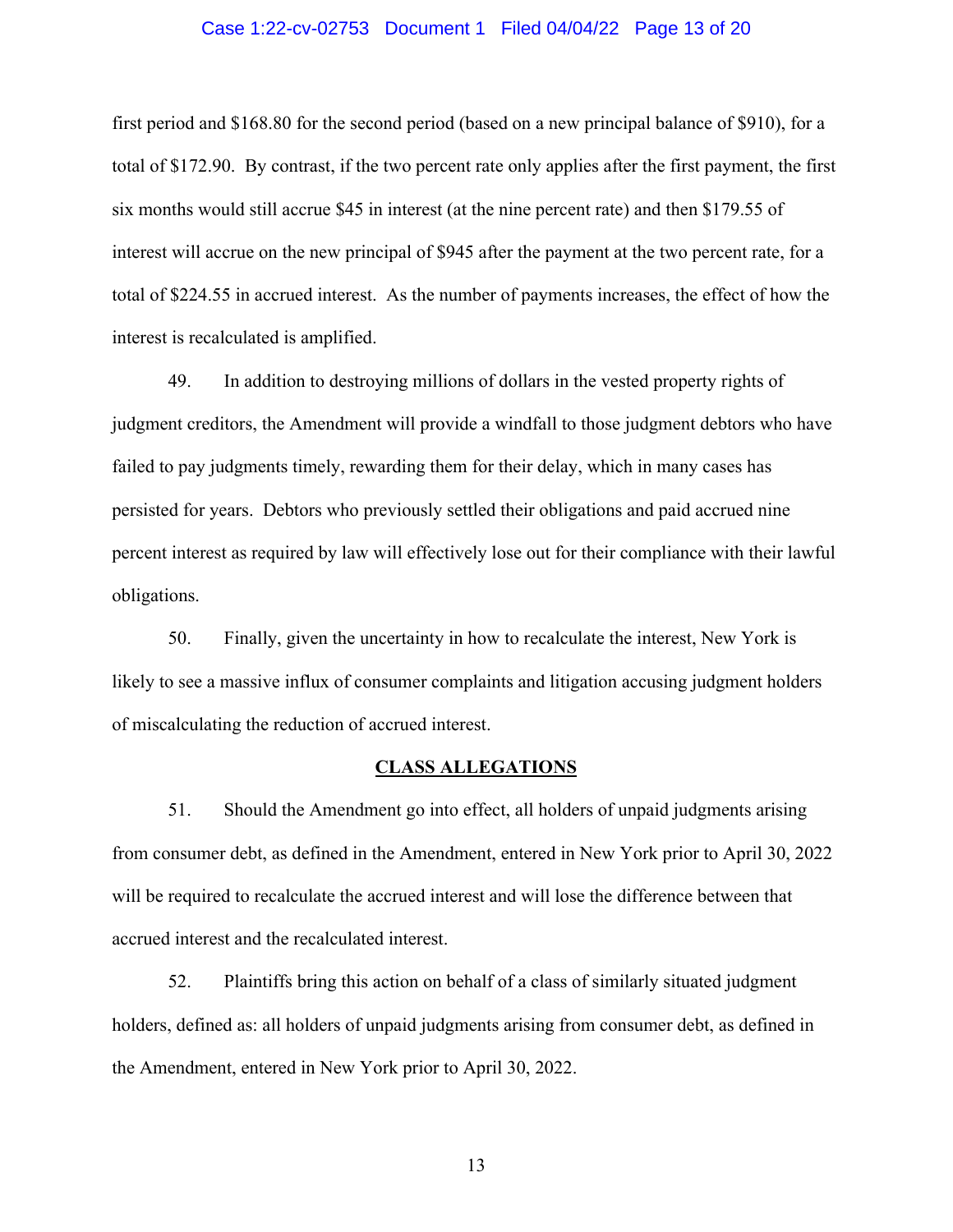#### Case 1:22-cv-02753 Document 1 Filed 04/04/22 Page 14 of 20

53. Plaintiffs are members of the proposed class. Fed. R. Civ. P. 23(a).

54. Plaintiffs have standing to pursue this action, as the Amendment will constitute an unconstitutional taking of their property without just compensation and a violation of Plaintiffs' right to due process.

55. Plaintiffs' claims are likewise typical of those of the proposed class. Fed. R. Civ. P.  $23(a)(3)$ .

56. Plaintiffs will fairly and adequately represent the interests of the class. Fed. R. Civ. P. 23(a)(4).

57. The number of proposed class members is well over a hundred. As such, joinder is impracticable. Fed. R. Civ. P. 23(a)(3).

58. The same questions of law are common to the entire class, namely, whether the Amendment effects an unconstitutional taking without just compensation and a violation of class members' constitutional right to due process. Fed. R. Civ. P. 23(a)(2).

59. Prosecuting separate actions is likely to result in inconsistent or varying adjudications because the Amendment is so vague as to make different interpretations likely. Resolution of the merits of this action is likely to be dispositive of the interests of other members, namely, the constitutionality of the Amendment. *See* Fed. R. Civ. P. 23(b)(1).

60. A class action is appropriate because the state is acting on grounds that apply generally to the class and therefore final injunctive and declaratory relief is appropriate in this action and will be applicable to the entire proposed class. Fed. R. Civ. P. 23(b)(2). Specifically, should the Court grant the injunctive and declaratory relief sought, the members of the proposed class will not be subjected to an unconstitutional taking or a violation of their rights to due process because the Amendment will not be permitted to take effect. A class action therefore is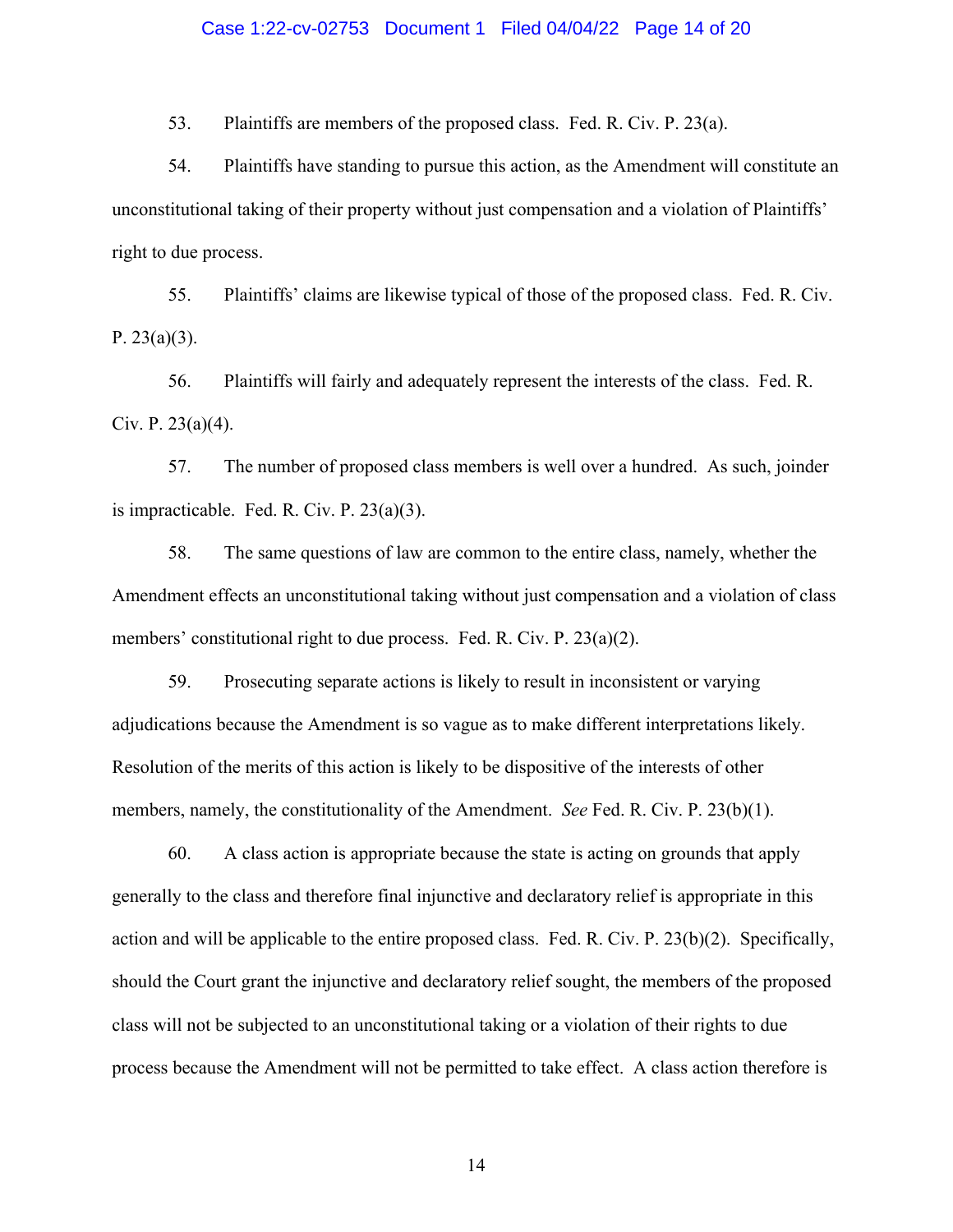### Case 1:22-cv-02753 Document 1 Filed 04/04/22 Page 15 of 20

efficient and will ensure that all members will benefit from any relief granted pursuant to Plaintiffs' claims.

61. A class action is also appropriate because "questions of law or fact common to class members predominate over any questions affecting only individual members, and that a class action is superior to other available methods for fairly and efficiently adjudicating the controversy." Fed. R. Civ. P. 23(b)(3). This is true because the class members do not have a substantial interest in controlling the litigation, resolving the litigation in a single forum would be more efficient, and there are unlikely to be difficulties in managing a class action, which is limited to injunctive and declaratory relief as to the constitutionality of the Amendment.

#### **SPECIFIC CLAIMS FOR RELIEF**

## **COUNT I – FEDERAL TAKINGS CLAUSE (Fifth Amendment, United States Constitution; 42 U.S.C. § 1983)**

62. Plaintiffs repeat and reallege each and every allegation of the preceding paragraphs as if fully set forth herein.

63. The Takings Clause of the Fifth Amendment, made applicable to the States through the Fourteenth Amendment, provides that private property shall not "be taken for public use, without just compensation." U.S. Const. amend. V.

64. A physical taking occurs when the government, without just compensation, appropriates all interest in property for some public purpose, depriving an owner of all economically beneficial use.

65. A regulatory taking occurs when the government, again, without compensating the property owner, either denies the property holder all economic use of the property (a *per se* taking) or so limits the uses of certain property in such a way as to cause substantial economic impact on the property owner and interfere with the property holder's distinct, investment-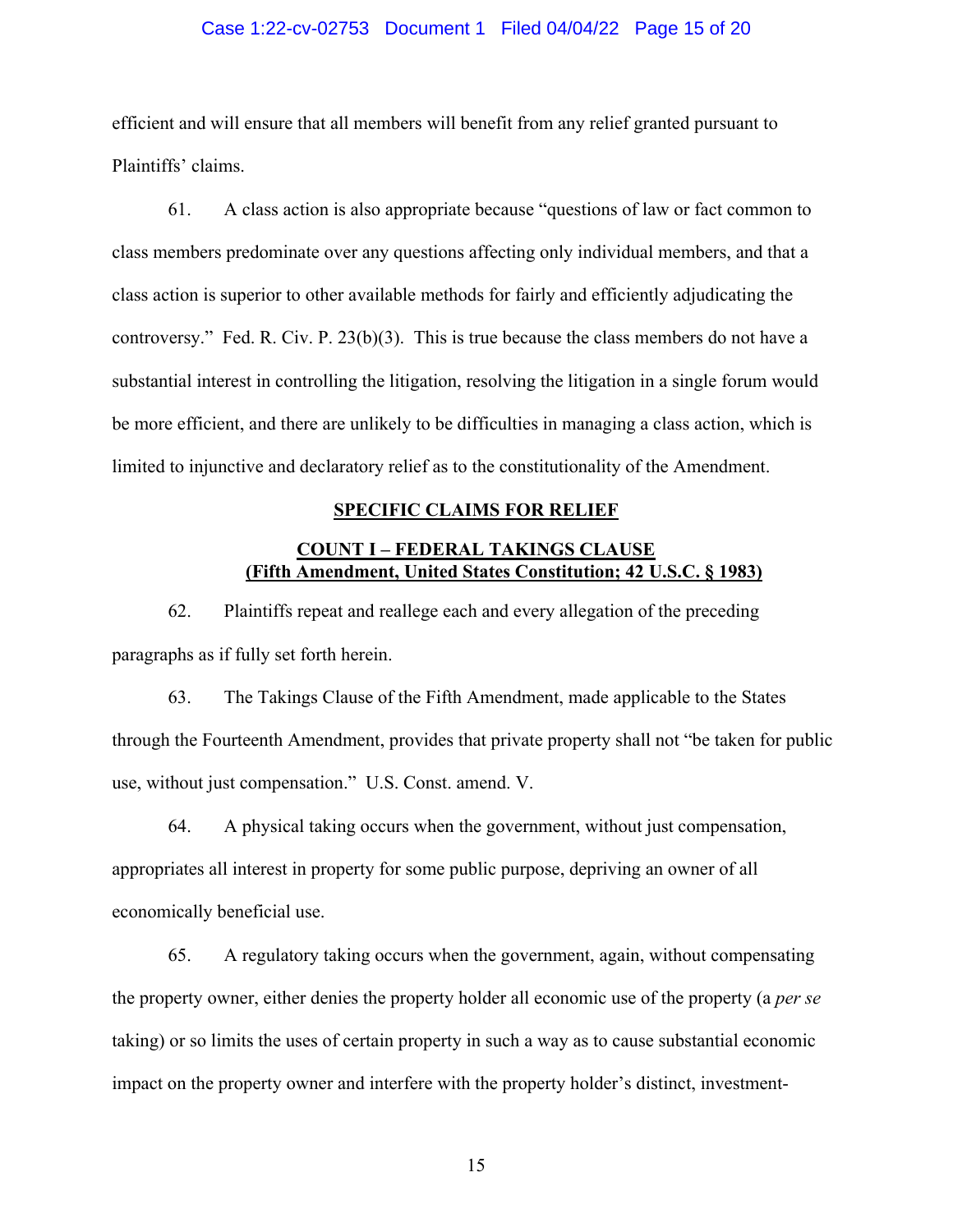#### Case 1:22-cv-02753 Document 1 Filed 04/04/22 Page 16 of 20

backed expectations, an analysis that is performed based on the three-factor balancing test in *Penn Central Transp. Co. v. New York City*, 438 U.S. 104, 124 (1978).

66. In all cases, a property holder is entitled to just compensation for the property the government has taken.

67. Here, the Amendment effects a physical and regulatory taking of Plaintiffs' property without just compensation.

68. Plaintiffs have a vested property right in the interest that will have accrued on their judgments from the date of entry to April 30, 2022.

69. By requiring that Plaintiffs recalculate the accrued interest on outstanding judgments and apply the lower rate, the Amendment will cause Defendants to abrogate from Plaintiffs in full the amounts equal to the difference between the interest that has accrued at nine percent per annum and the recalculated interest.

70. Defendants will take this property on behalf of the State to use for the public, namely, to provide debt relief to consumers, under color of State law.

71. The amounts that will be taken from the Plaintiffs by the State for this public purpose equal nearly \$1,000,000, not including administrative costs and fees. This represents a substantial sum for Plaintiffs. The amounts that will be taken from the entire class of judgmentholders is huge, possibly totaling tens of millions of dollars.

72. Plaintiffs have been expecting the judgments to accrue interest at nine percent per annum, as that had been the rate of interest since 1981. Based on these expectations, Plaintiffs have made decisions about loan criteria and acceptable credit risk, *i.e.*, who receives loans and at what rate. By eliminating a substantial portion of the accrued interest, the Amendment will interfere with Plaintiffs' investment-backed expectations.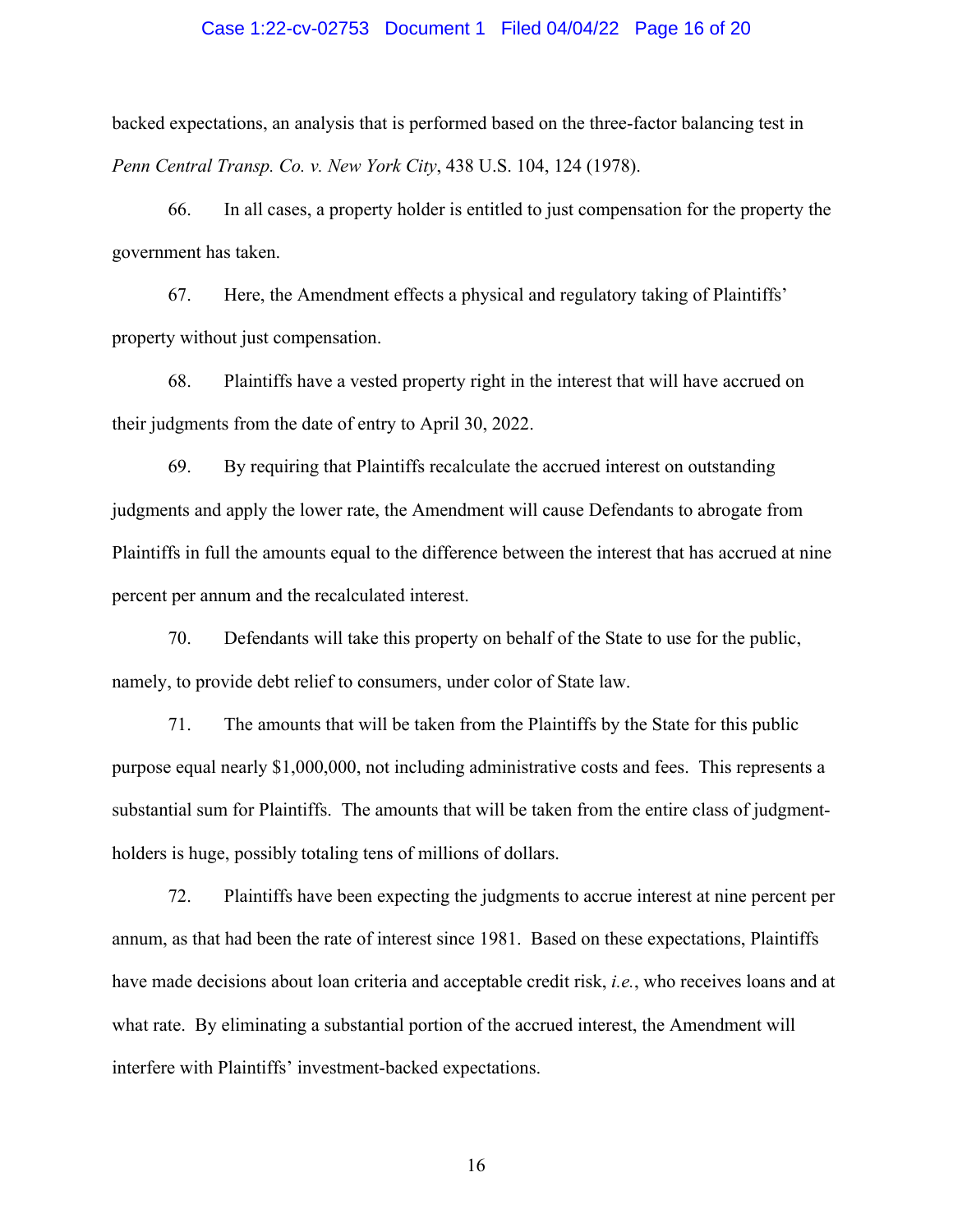### Case 1:22-cv-02753 Document 1 Filed 04/04/22 Page 17 of 20

73. Plaintiffs also invested considerable expense and effort to enforce judgments they obtained prior to April 30, 2022, based on the reasonable expectation that the judgment interest would be nine percent per annum.

74. The Amendment is retroactive and will appropriate interest in property that has been accruing since at least 2004.

75. The State will not provide compensation for the taking of this property.

76. If not enjoined or if the Amendment is not adjudged unenforceable, Defendants will cause Plaintiffs to be deprived of the rights guaranteed to them by the Fifth Amendment to the United States Constitution.

77. In the absence of declaratory and injunctive relief, Plaintiffs will be irreparably harmed and will be subjected to this deprivation of rights guaranteed to them by the United States Constitution.

## **COUNT II – DUE PROCESS CLAUSE (Fourteenth Amendment, United States Constitution; 42 U.S.C. § 1983**

78. Plaintiffs repeat and reallege each and every allegation of the preceding paragraphs as if fully set forth herein.

79. The Due Process Clause of the Fourteenth Amendment to the United States Constitution provides in part: "[N]or shall any State deprive any person of life, liberty, or property, without due process of law."

80. Plaintiffs have a legitimate and vested property interest in the interest that has been accruing on their outstanding judgments at nine percent per annum.

81. Defendants are charged with implementing the Amendment's infringement upon Plaintiffs' property rights and will do so under color of State law.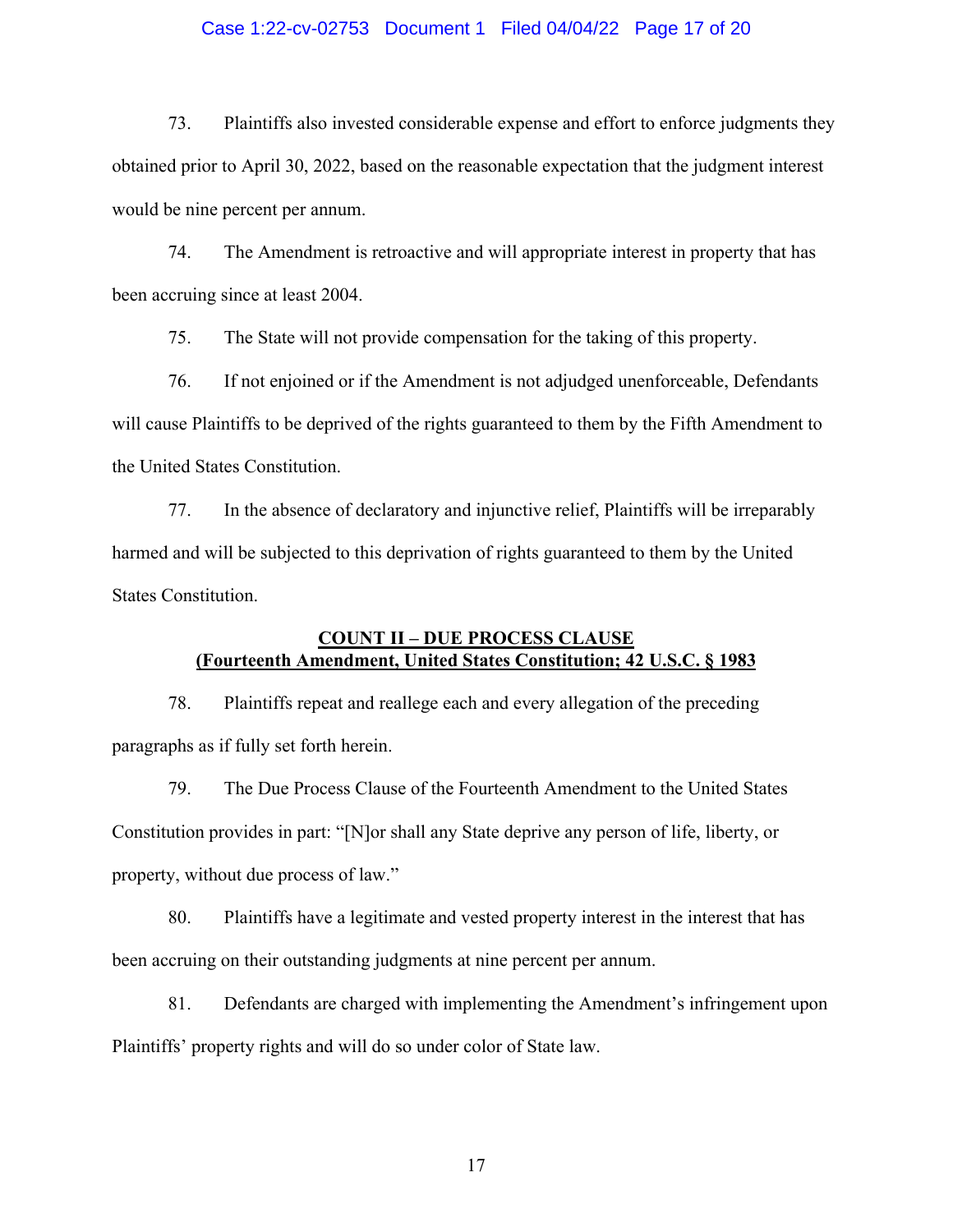### Case 1:22-cv-02753 Document 1 Filed 04/04/22 Page 18 of 20

82. Should the Amendment become effective, Plaintiffs will lose most (77%) of the interest that has been accruing on their unsatisfied judgments, which they have relied upon in making financial decisions for years.

83. Despite the Amendment's purported purpose of helping consumers affected by COVID-related hardships, the Amendment is permanent and will reach back over at least 18 years, forcing Plaintiffs to shoulder an unduly harsh and oppressive burden resulting from certain debtors' chronic failure to satisfy their judgment debts.

84. Additionally, the Amendment requires judgment holders and enforcement officers to recalculate interest and issue amended executions, but it fails to explain how the recalculation should be done and what consequences will result from mistakes and or failures of compliance.

85. The Amendment will impose an exorbitant burden on Plaintiffs and the members of the proposed class, who will be forced to curtail services to their communities or raise their cost of financing and services to compensate for the substantial economic losses.

86. The public purpose of the Amendment, ostensibly to benefit consumers, will not be served if Plaintiffs must make lending requirements stricter or increase interest rates to compensate for the loss of accrued interest. As such, the Amendment is unreasonable and does not serve a rational purpose.

87. If not enjoined, or if the Amendment is not adjudged unenforceable, Defendants will cause Plaintiffs to be deprived of the rights guaranteed to them by the Fourteenth Amendment to the United States Constitution.

88. In the absence of declaratory and injunctive relief, Plaintiffs will be irreparably harmed and will be subjected to this deprivation of rights guaranteed to them by the United States Constitution.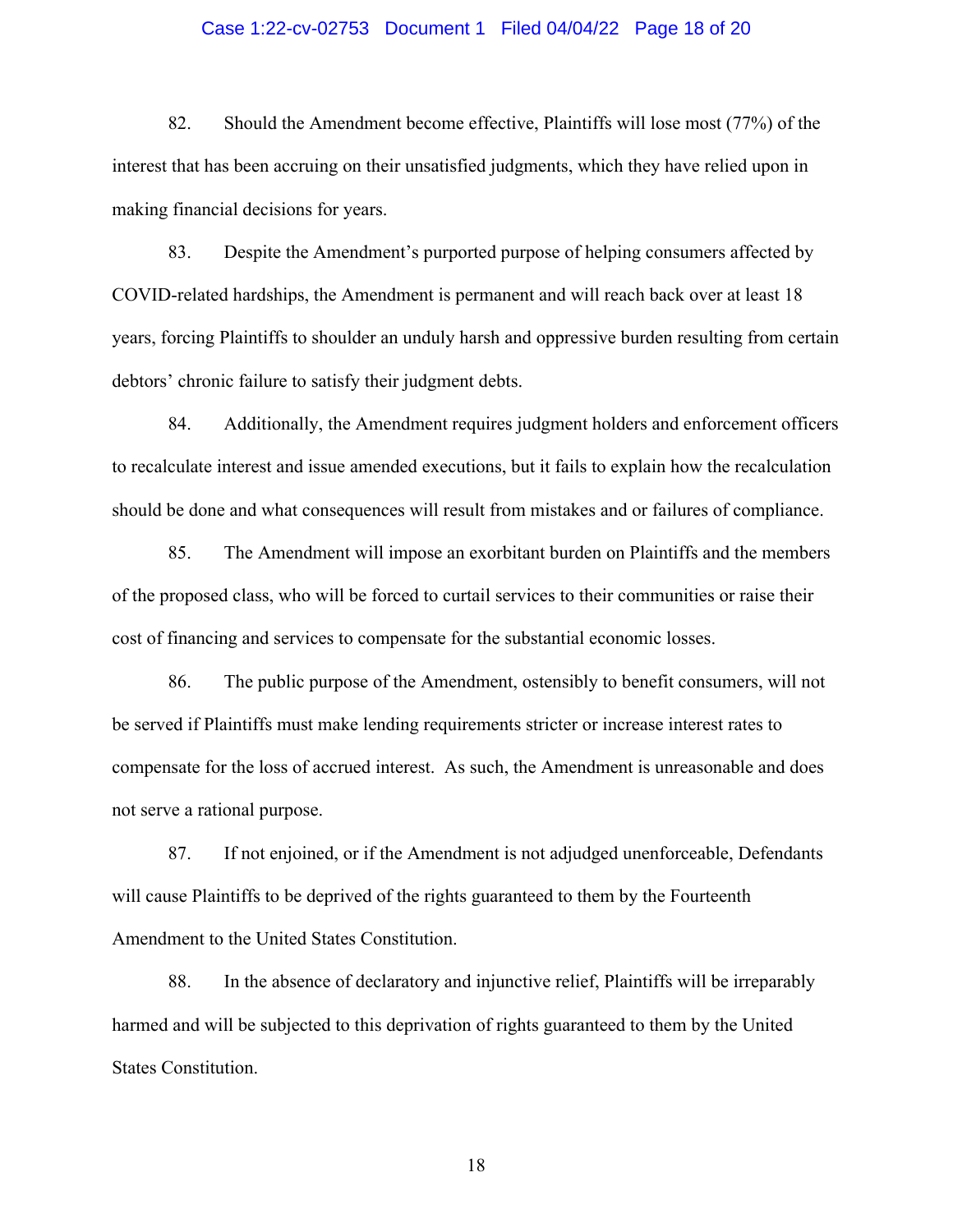# **PRAYER FOR RELIEF**

WHEREFORE, Plaintiffs respectfully pray that this Honorable Court enter the

following relief and judgment against the Defendants:

- (a) schedule an expedited hearing on Plaintiffs' request for a show cause order and preliminary injunction;
- (b) certify a class as defined above and represented by Plaintiffs;
- (c) appoint the undersigned as class counsel;
- (d) declare that CPLR 5004 as amended is unconstitutional because it violates the Fifth Amendment to the United States Constitution;
- (e) declare that CPLR 5004 as amended is unconstitutional because it violates the Fourteenth Amendment to the United States Constitution;
- (f) enjoin Defendants from enforcing or otherwise implementing CPLR 5004 as amended;
- (g) award Plaintiffs their reasonable attorney fees, costs, and expenses pursuant to 42 U.S.C. § 1988, and other applicable law; and
- (h) any other relief this Court deems just and proper.

# **DEMAND FOR JURY TRIAL**

 Pursuant to Rule 38 of the Federal Rules of Civil Procedure, Plaintiffs demand trial by jury in this action of all issues so triable.

[Signature on Following Page]